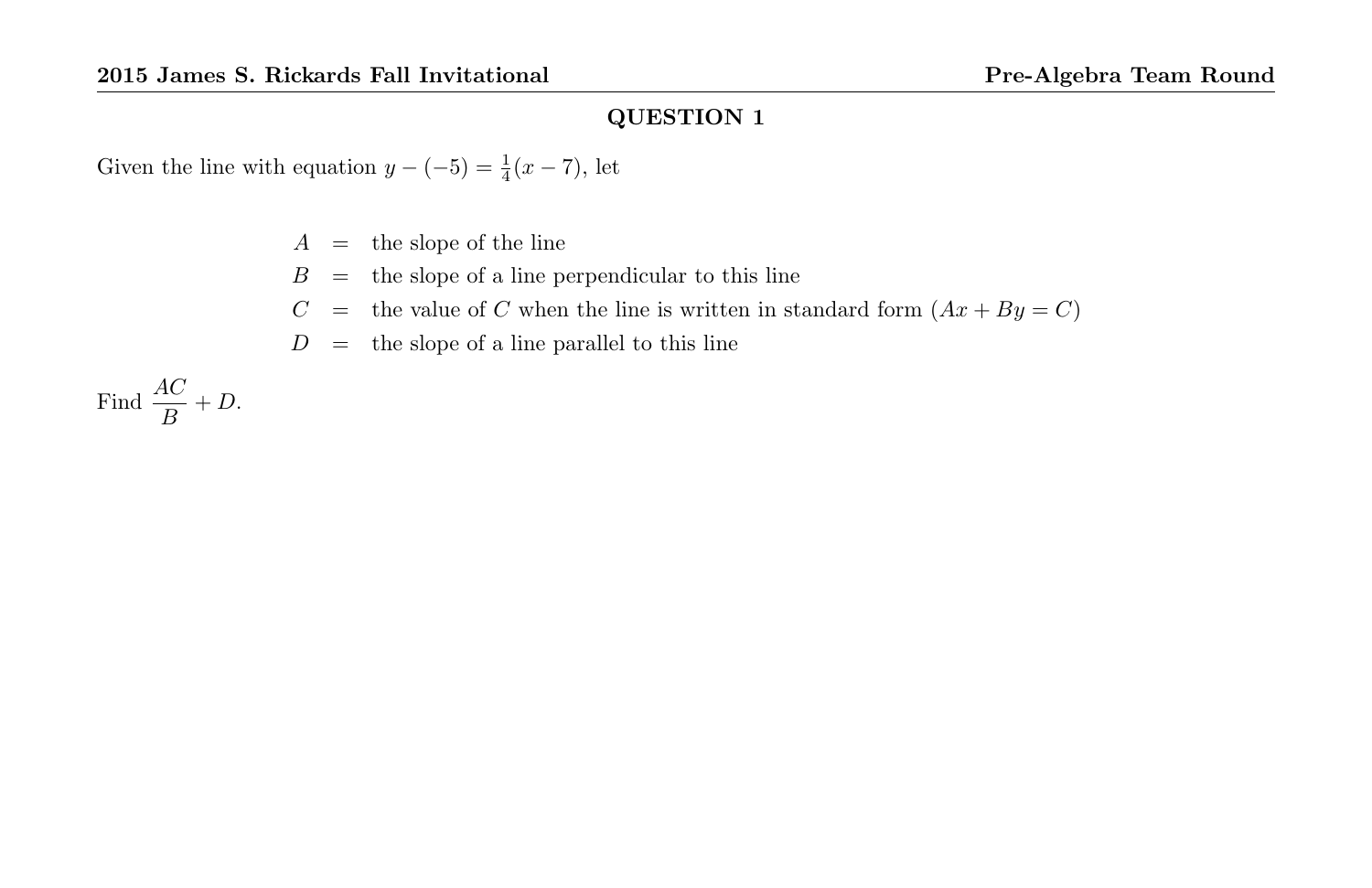The statements below are either true or false. Add the value of the statements that are true and state your answer as a simplified fraction:

- (2) the function  $3y + 7x = 172$  is a linear function
- (5) the function  $y^2 + 4x 3 = 5$  is a quadratic
- (49) the degree of the polynomial  $57x^3y^2x + 3z^5y^4x + 14x^3y$  is 10
- $(-36)$  the slope of the line perpendicular to  $8x 7y = 49$  is  $\frac{-7}{8}$
- $(\frac{3}{4})$ 4 ) the sum of the first 10 prime numbers larger than -2 is 129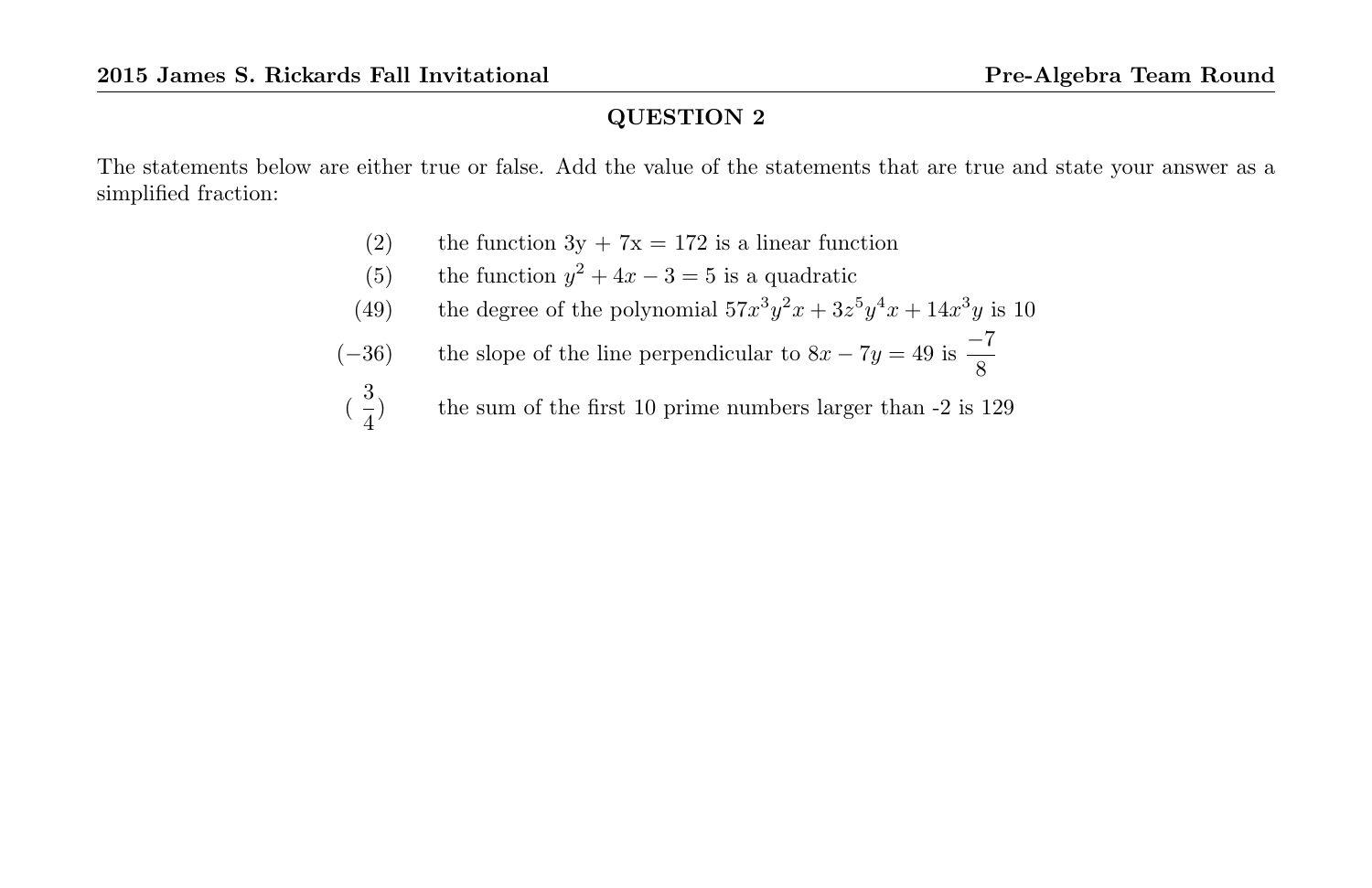Let:

- $A =$  the greatest common factor of 567 and 1080
- B = the greatest common factor of  $12x^5y^2z^2$  and  $16z^3y$  if x, y, and z are distinct numbers
- $C =$  the least common multiple of 120 and 245
- $D =$  the sum of the coefficients of the terms in the least common multiple  $x^2 + 5x + 6$  and  $5x^2 + 10x$

Find  $AB + \frac{C}{D}$  $\frac{8}{D}$ .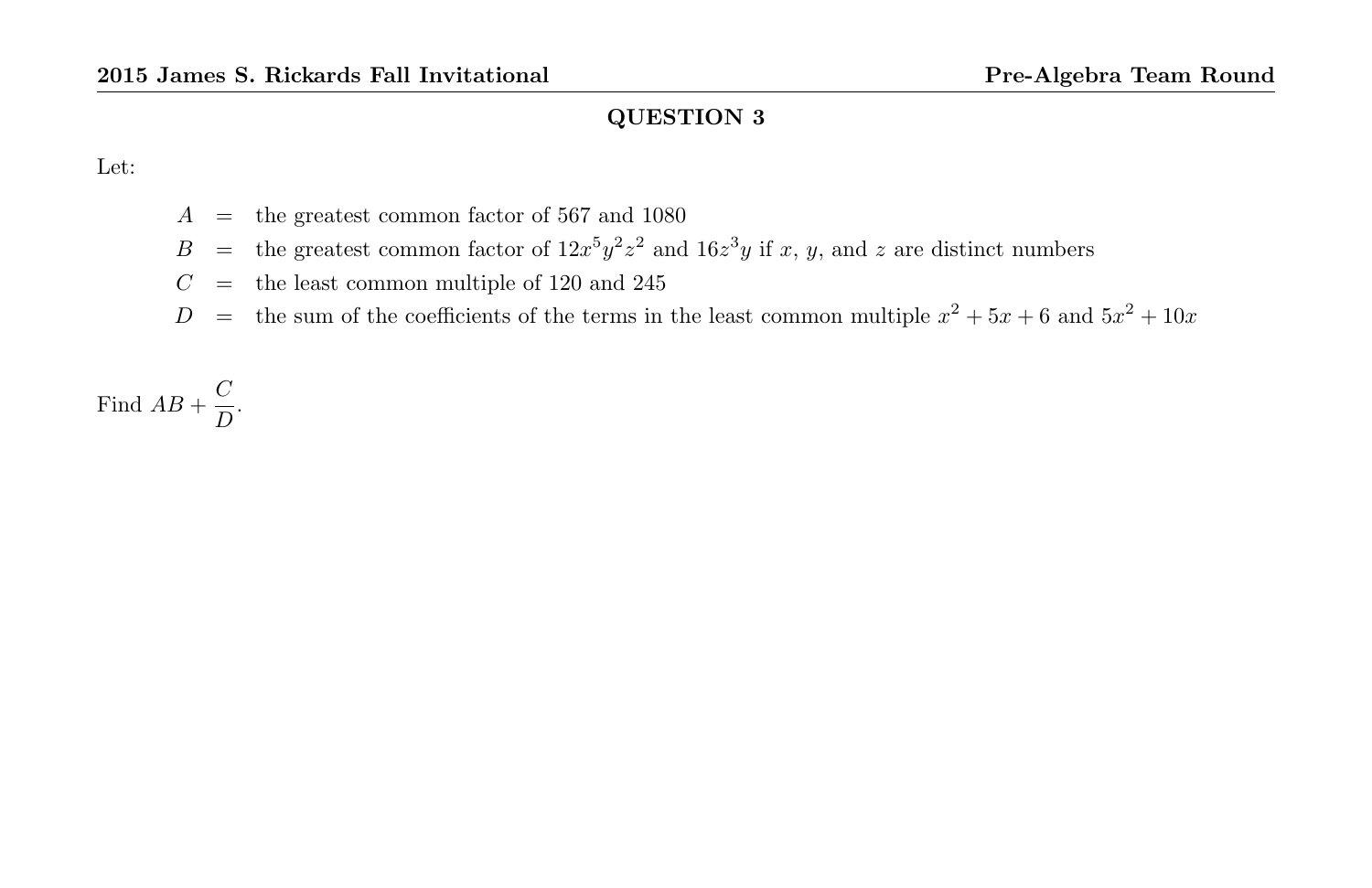Let:

| $4A + 18 = 34$    |  |
|-------------------|--|
| $4B$ 216          |  |
| $3 \quad 18$      |  |
| $2C^3 = 250$      |  |
| $(D-6)(D-2) = -4$ |  |

Find  $A + B + C + D$ .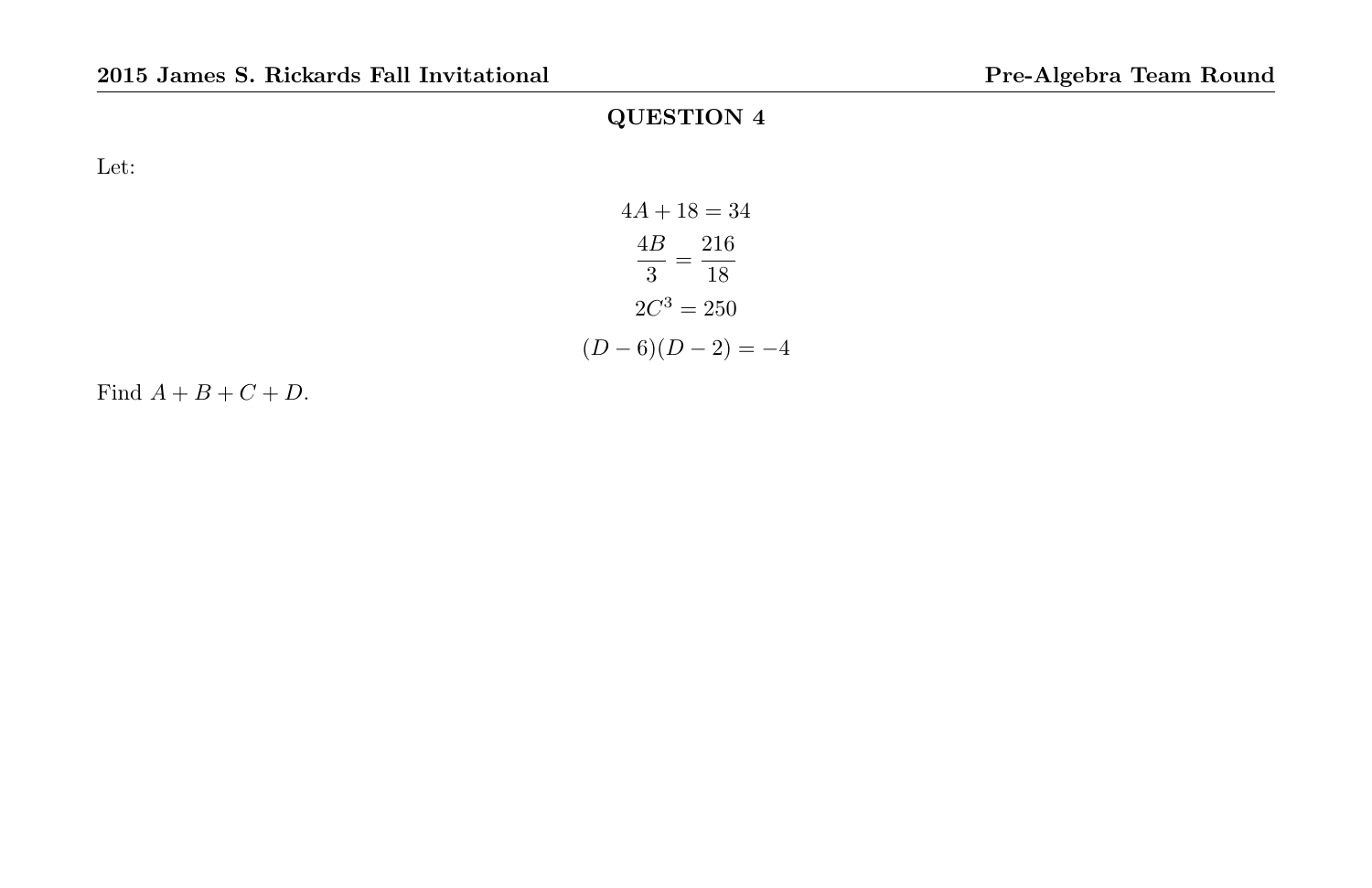Jasmine has only four different colors of clothing in her closet: navy blue, gray, black, and white. Of the 50 pieces of clothing she owns, 22 of them are navy blue, 13 of them are gray, 10 of them are black, and 5 of them are white. Her clothes are arranged in no particular order.

- $A =$  the probability that she chooses a navy blue piece of clothing
- $B =$  the probability that she chooses a gray piece of clothing
- $C =$  the probability that she chooses a white or black piece of clothing
- $D =$  the probability that she does not choose a white piece of clothing

Find  $(A \times D) + (B \times C)$  in simplest form.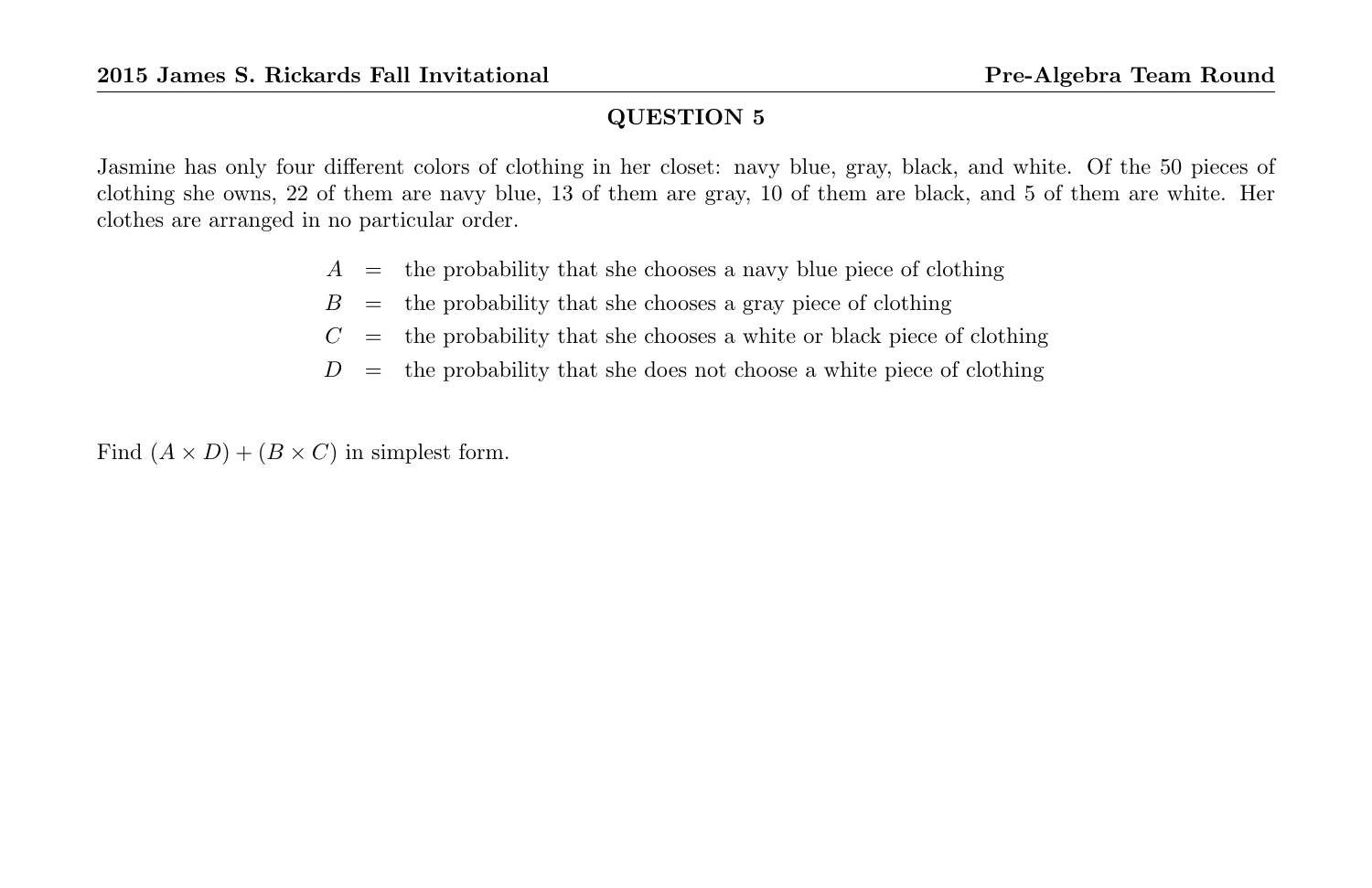The following table has the number owned by each student:

| Student | Video Games |
|---------|-------------|
| Kyle    | 68          |
| Rida    | 12          |
| Shardul | 9           |
| Meit    | 45          |
| Aditya  | 23          |
| Roehl   | 17          |

Let:

 $A =$  the median of the number of video games each student owns

 $B =$  the geometric mean of Shardul and Meit's video games

- $C =$  the arithmetic mean of the number of video games each student owns
- $D =$  the number of video games Kyle needs to add to his collection in order to increase the mean by 7

Find  $A - B - C + D$ .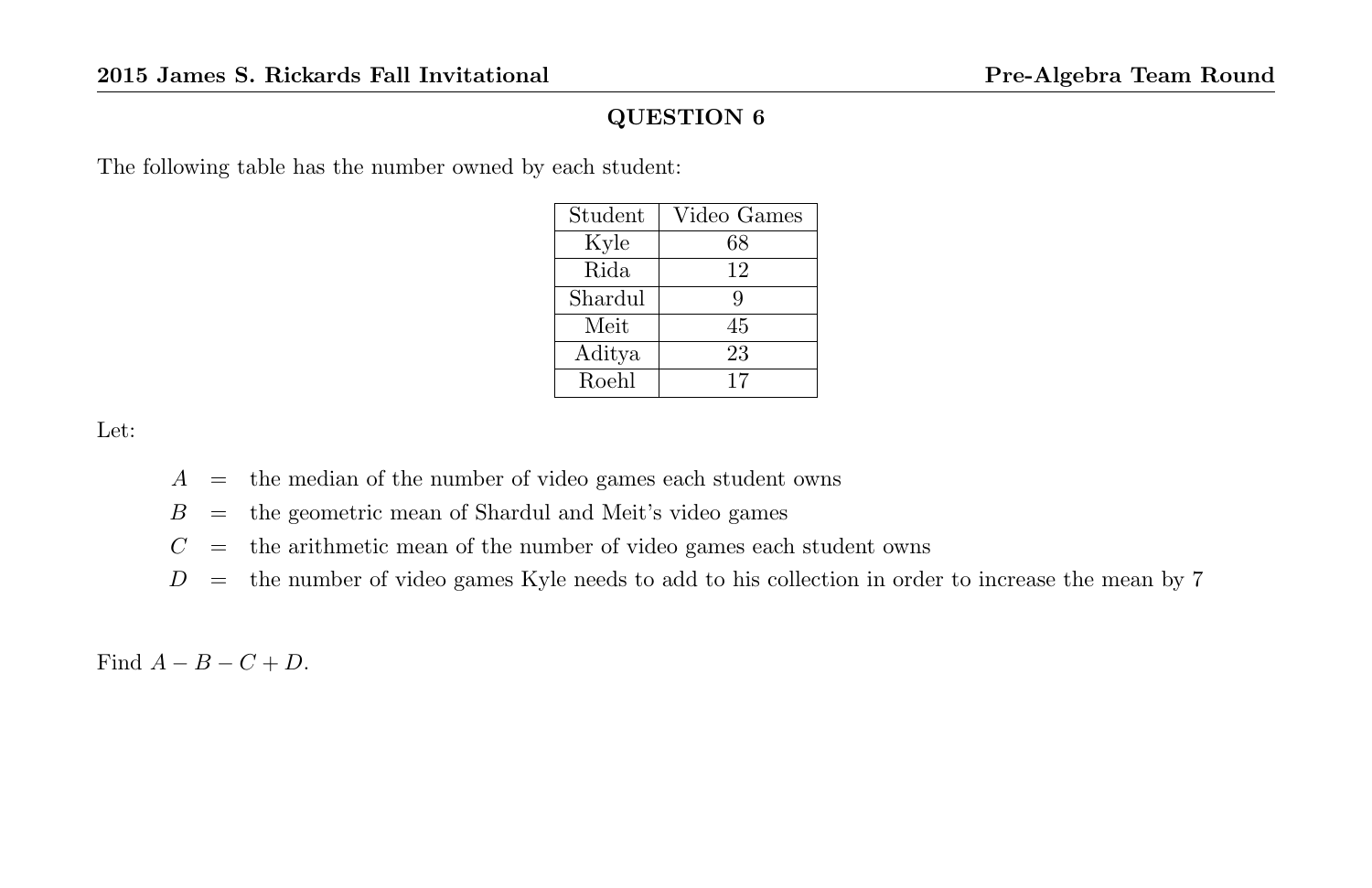The expression  $\frac{4x - x^3}{4}$  $\frac{4x-x^3}{x^4-3x^3+2x^2}$  can be simplified into the form  $\frac{Ax-2}{-Bx^2+Cx}$  such that A, B, and C are all negative integers. Find  $A - B + C$ .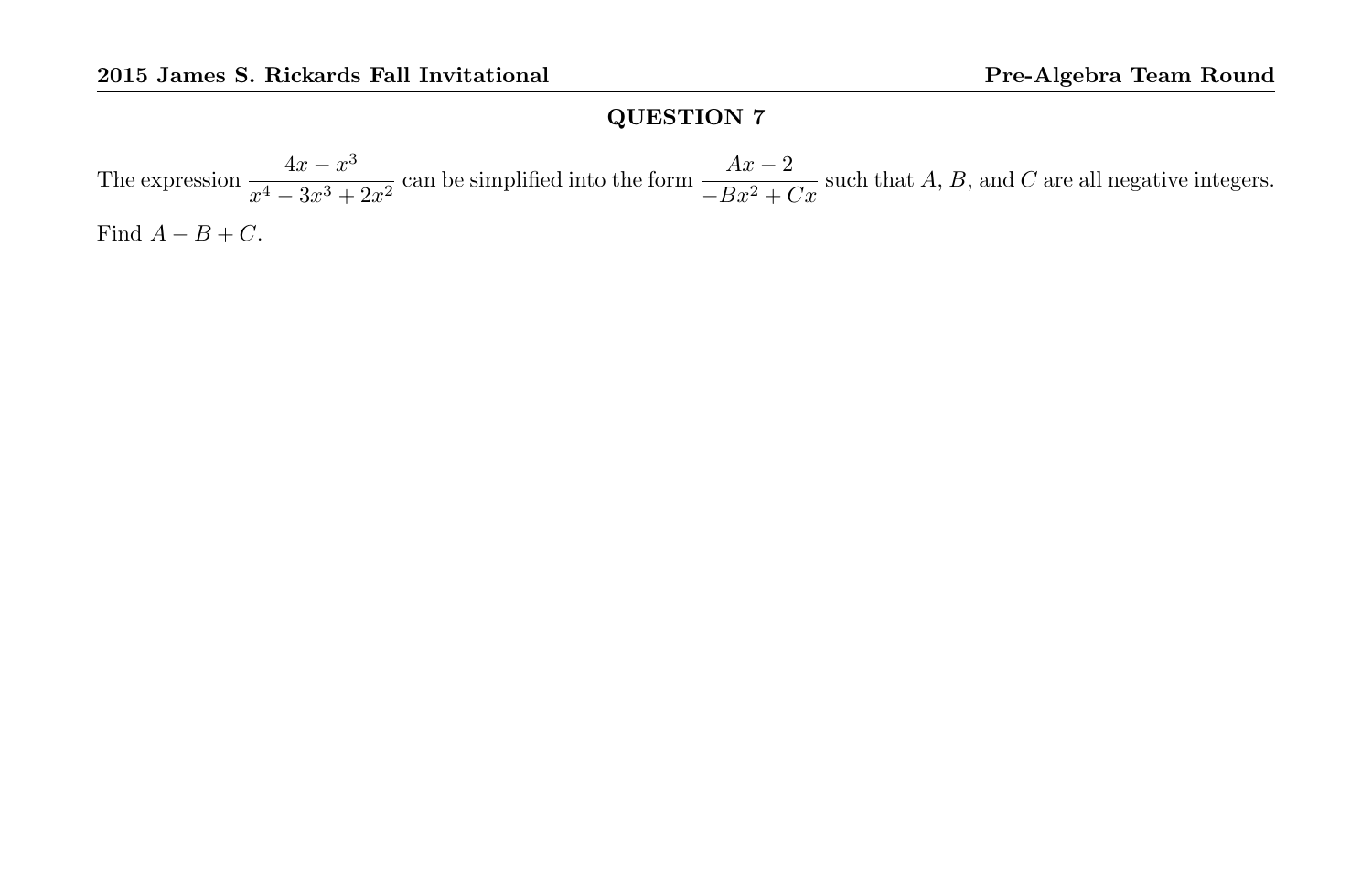Rida was debating whether or not she should go to a frozen yogurt shop or an ice cream shop. Since the decision was too difficult, she decided to go to both. The frozen yogurt shop is located at the coordinates (10, -4) while the ice cream shop is located at the coordinates  $(-6, 8)$ . If Rida is standing at  $(-6, -4)$ , find:

- $A =$  the shortest distance she would travel if she went to the frozen yogurt shop first
- $B =$  the shortest distance she would have to travel if she went to the ice cream shop first
- $C =$  the shortest distance she would travel if she went to the midpoint of the two shops

 $D =$  the area of the triangle with a vertex at each of the three points(*Hint: Plot the points*)

Compute  $A + B + C + D$ .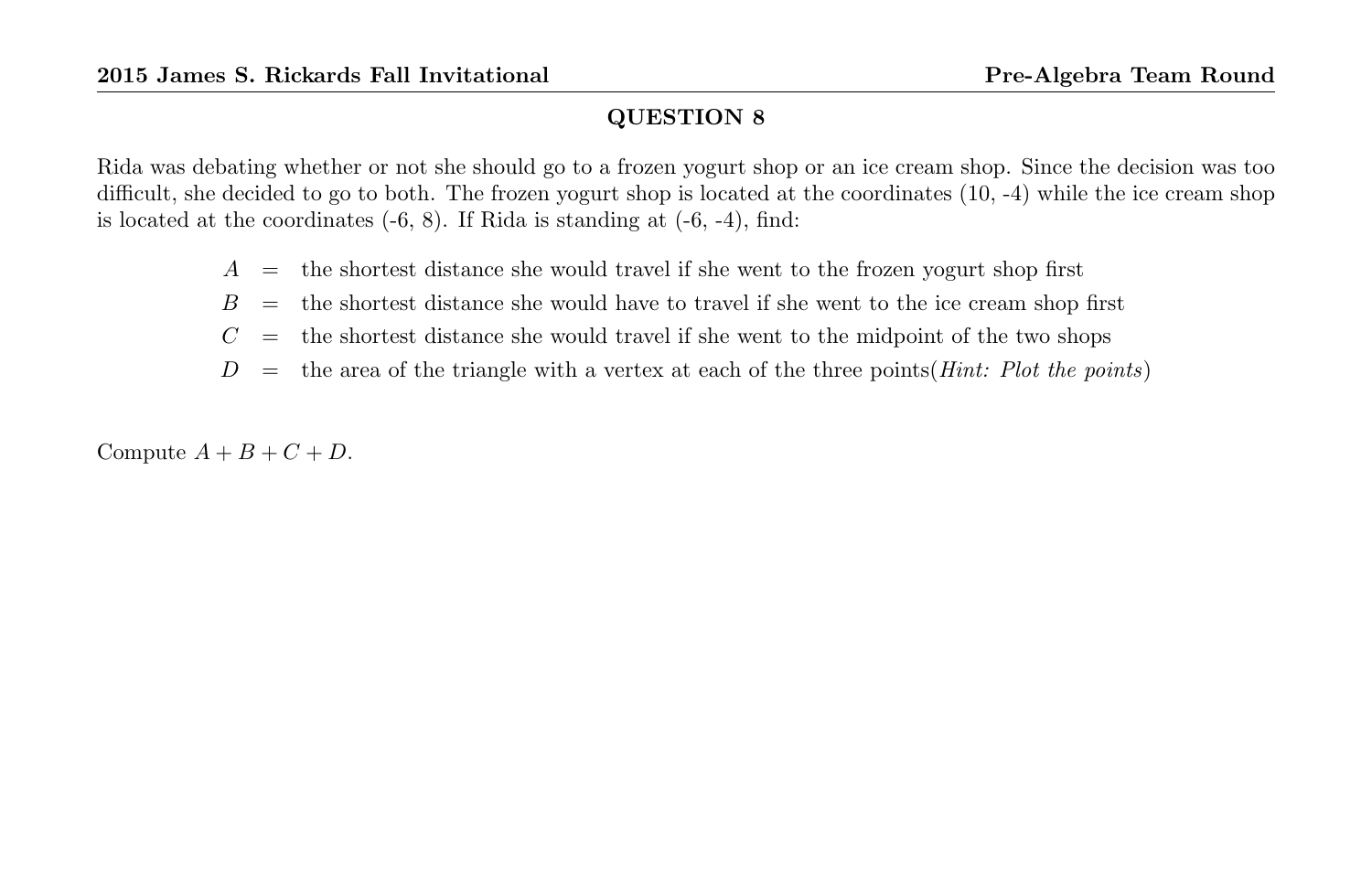Expand the following and simplify. Let the letter of each part be equal to the sum of the coefficients and the constant term.

> A :  $(x+2)(x+3)$  $B : (5x+1)(7x-4)$

Find the solutions to the following equations. Let each letter equal the sum of the absolute values of each solution.

$$
C : x2 + 2x - 15 = 0
$$
  

$$
D : x2 - 16 = 0
$$

Evaluate  $\frac{AB}{C} + D$ .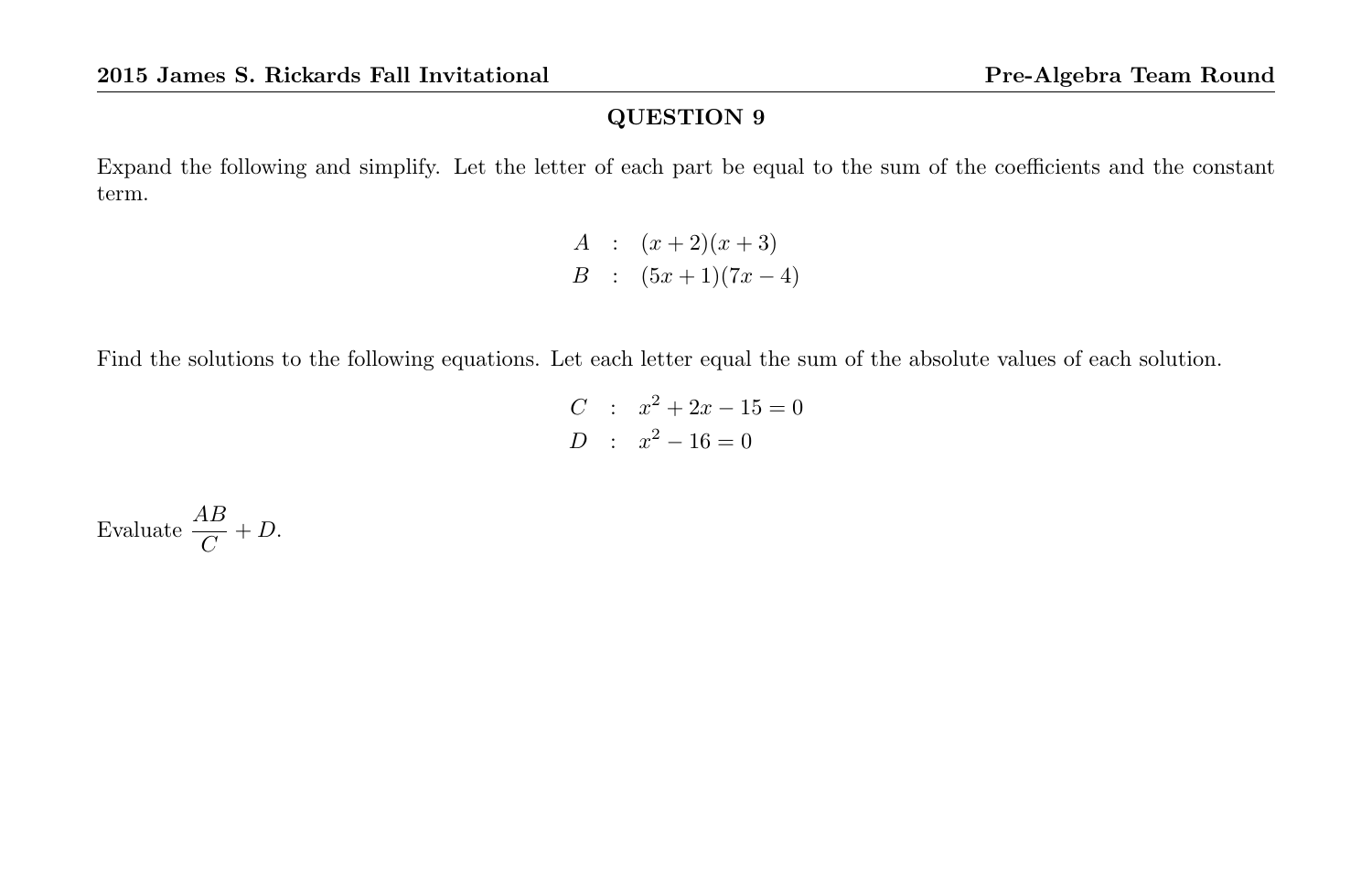Help Rida and Jasmine learn more about their favorite fruits by finding the number of distinct ways of rearranging the following words:

> $A$  :  $PEAR$  $B$  :  $GRAPE$  $C$  : BANANA  $D$  :  $P$  INEAPPLE

Find  $A + B + C + D$ .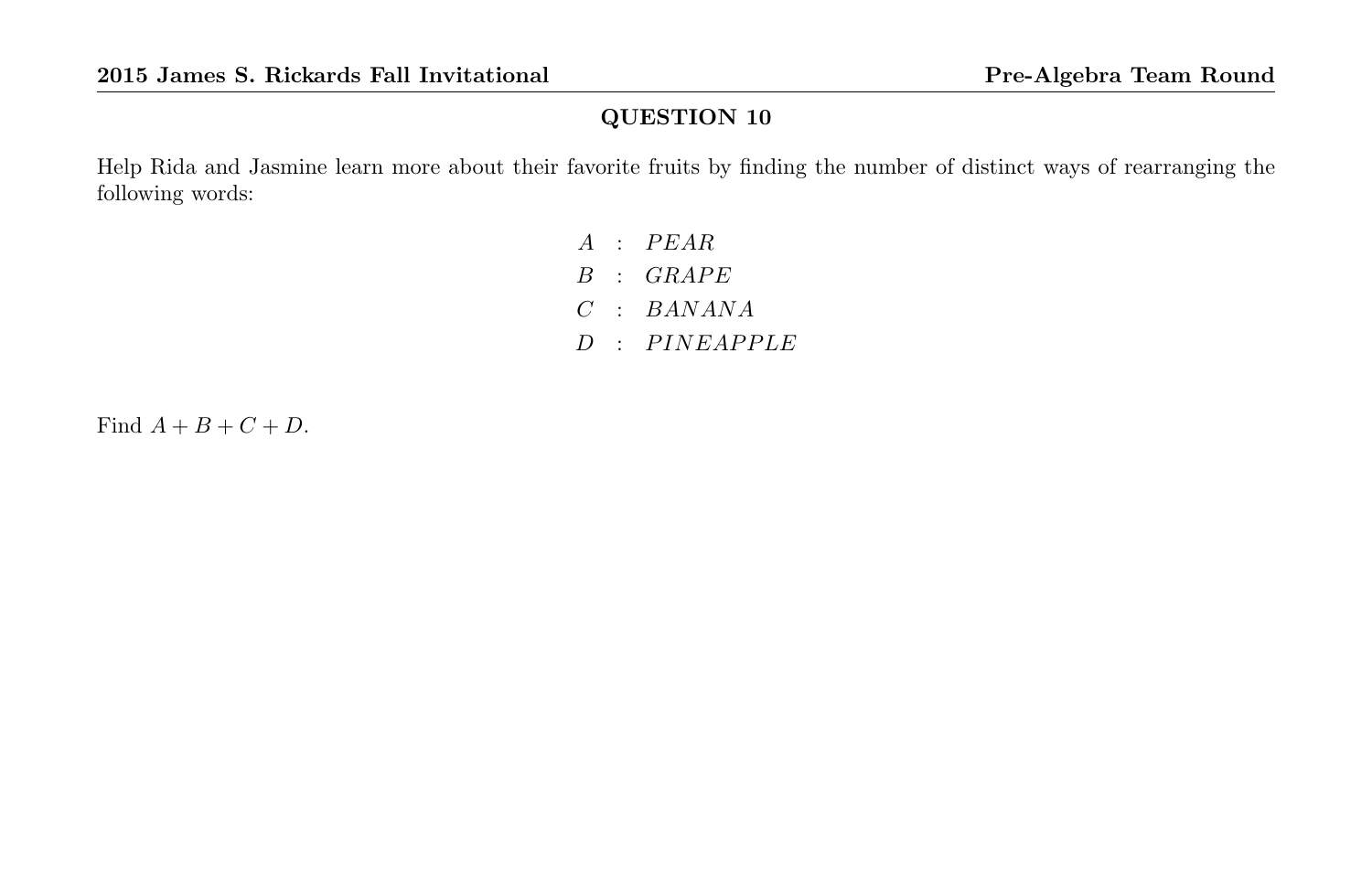Given the functions  $f(x) = 2x^2 + 3$ ,  $g(x) = x^3 + 5x + 4$ , and  $h(x) = \frac{3x}{2} + 9$ , solve the following:

$$
A = f(3)
$$
  
\n
$$
B = f(g(1))
$$
  
\n
$$
C = g(h(-4)) + h(g(2))
$$
  
\n
$$
D = f(h(g(-1)))
$$

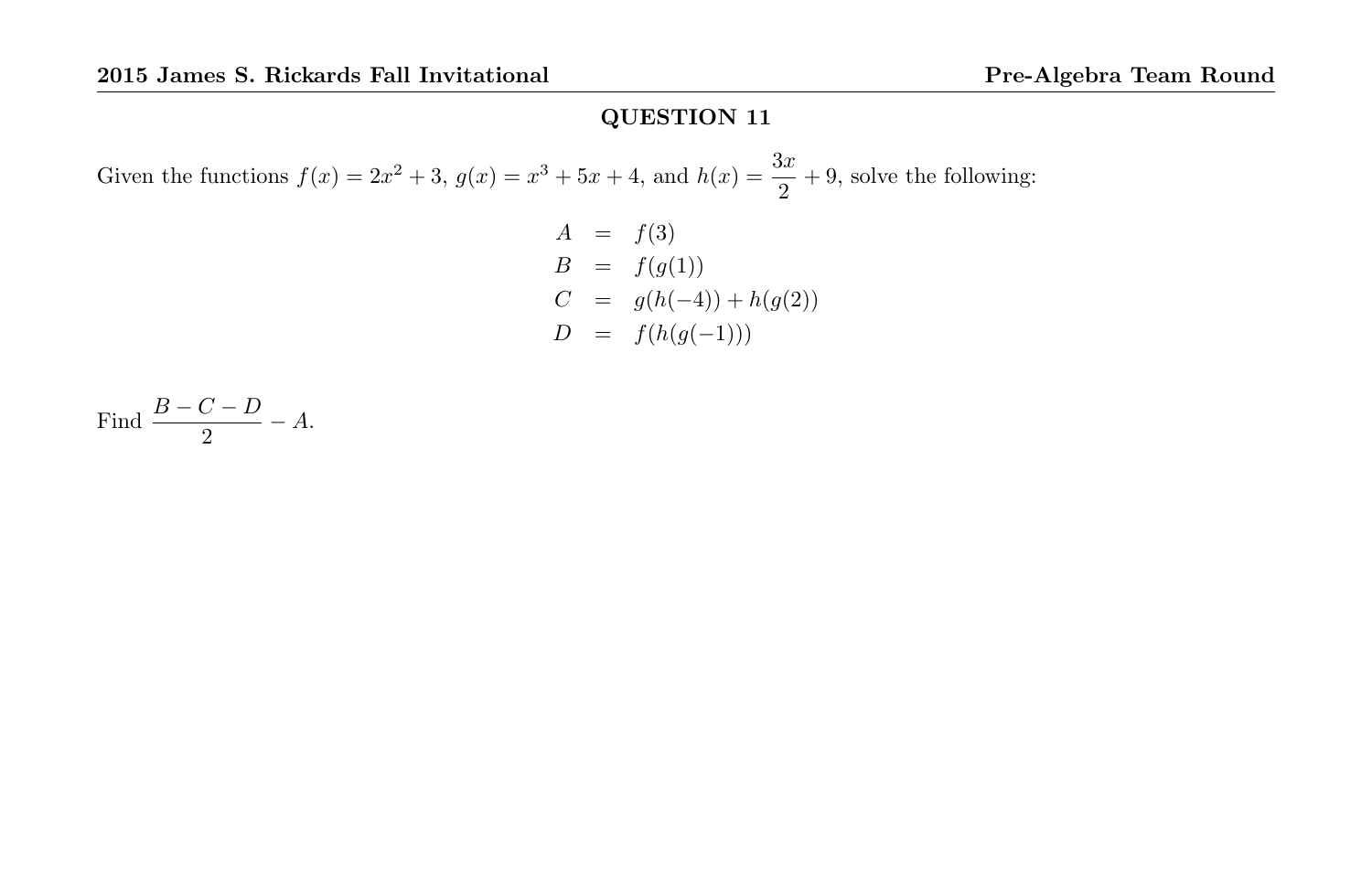Aditya can finish writing a MAO test in 6 hours while Shardul can finish writing a MAO test in 8 hours. They can work together and write the test for 3 hours until Shardul decides to leave. Let A be how many more hours Aditya will take to finish the test (as a decimal to the nearest hundredth.)

It takes 245 minutes for five people to paint a house together. Let  $B$  equal the number of minutes it will take for fourteen people to paint a house together, assuming they all paint at the same rate (as a decimal.)

Find  $A \times B$  as a decimal rounded to the nearest hundredth.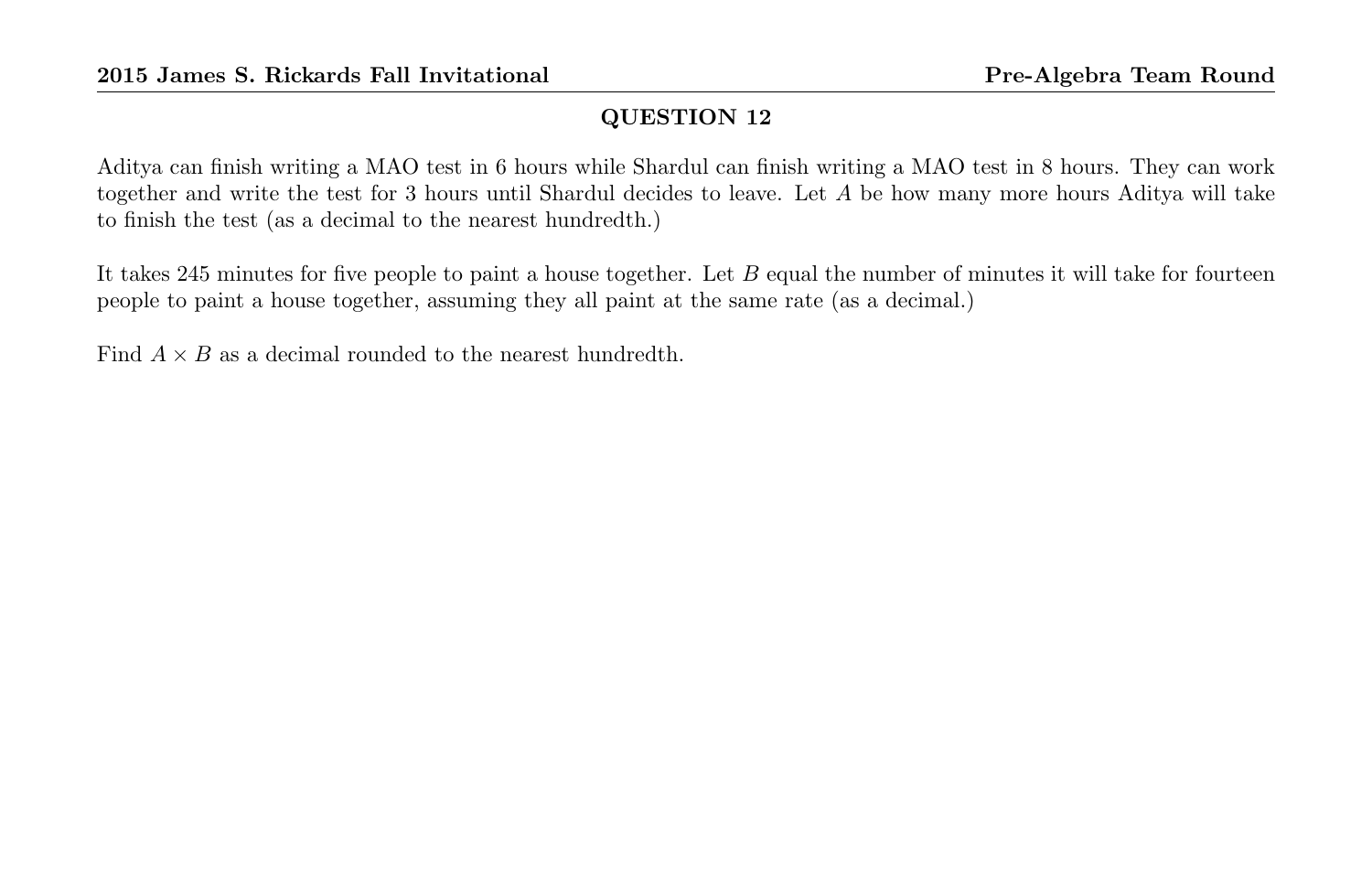Kyle is traveling on the path  $7x+5y = 25$  to go to play tennis with Mr. Cullen. Meit is traveling on the path  $14x-6y = 82$ to go buy popcorn from the supermarket. Roehl is traveling on the path  $5x - 3y = 7$  to go to the pet store to buy a unicorn fish.

- $A =$  the sum of the x and y coordinates of the intersection of Kyle and Meit's paths
- $B =$  the absolute value of the difference between the x and y coordinates of the intersection of Meit and Roehl's paths
- $C =$  the slope of Kyle's path
- $D =$  the x coordinate of the x-intercept of Roehl's path

Find 
$$
\frac{C}{D} + (A - B)^2.
$$